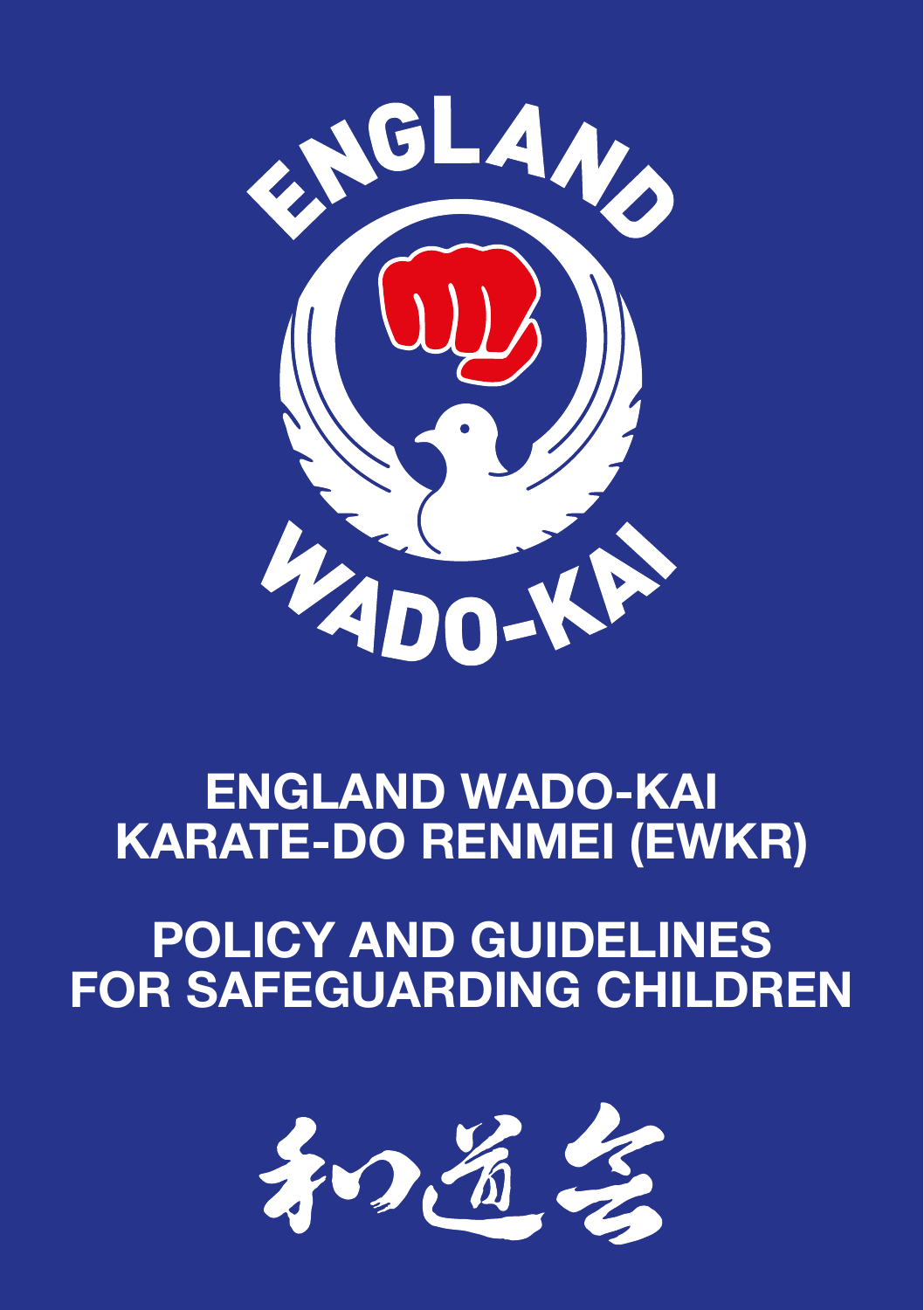# **FOREWARD**

This document sets out the England Wado-Kai Karate-Do Renmei (EWKR) policy and guidelines on safeguarding children which must be implemented by all EWKR clubs. It has been developed by some of our senior black belts after extensive research into national child safeguarding requirements, particularly those set out by the NSPCC Child Protection in Sport Unit.

The EWKR has always welcomed children and young people into its clubs. We believe that karate benefits children, helping to develop their physical fitness, aid concentration, build confidence and encourage positive social interactions. They, in turn, benefit the sport, since hopefully they will continue to participate and support karate as they grow up - and will eventually bring their own children along to our clubs!

The policy reflects the practical principles that we have developed over the years. Although the focus is on the protection of children from all kinds of abuse, it also helps protect our dedicated instructors, and other responsible adults who work with children.

We have kept the policy document relatively brief for ease of access; where additional supporting information is required, this will be placed on the EWKR website.

**Barry Wilkinson, 8th Dan** EWKR Chairman and Chief instructor

**Sir Brian Hayes CBE, QPM, 7th Dan** EWKR President

*October 2017* 

# **CONTENTS**

This policy document includes:

- 1. EWKR policy statement
- 2. EWKR principles putting the policy into practice
- 3. Recognising child abuse
- 4. Code of conduct for everyone with responsibility for children in EWKR clubs
- 5. Code of conduct for photography and social media during EWKR activities
- 6. Responding and reporting concerns and record keeping
- 7. Contacts, websites and information sources

**The Children's Act 1989 defines a child as 'a person under the age of 18' and this is the definition used throughout this document.**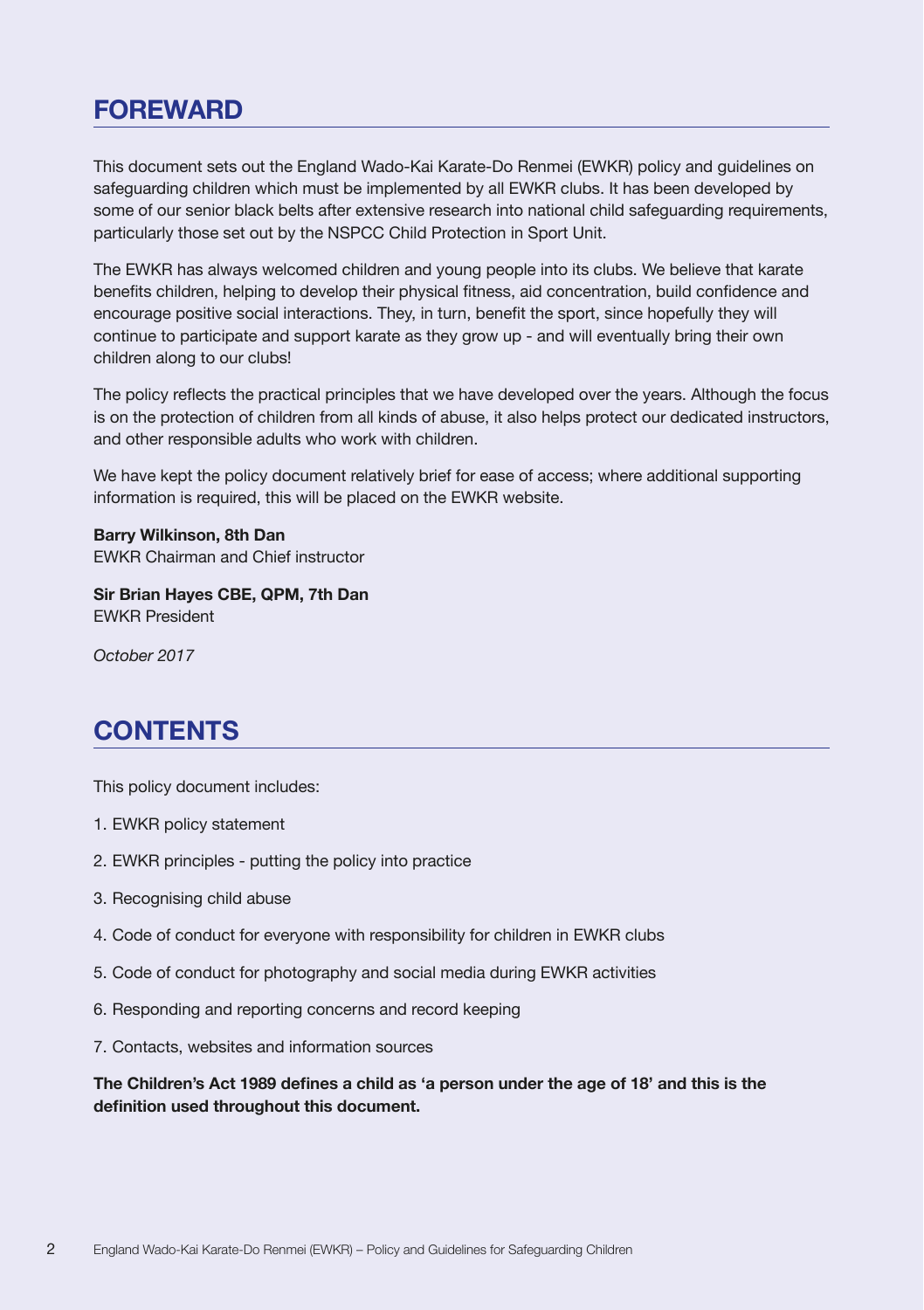# **1. POLICY STATEMENT**

The EWKR acknowledges the duty of care to safeguard and promote the welfare and interests of children in karate. The Association is committed to ensuring its safeguarding practice reflects statutory responsibilities, government guidance and complies with current good practice. The aim is to provide a safe and secure environment where children and adults can all enjoy participating in EWKR clubs and activities, and feel confident about sharing any concerns they have about their own safety or the well-being of others.

The policy, and the procedures which implement it, are based on the guidelines provided by the NSPCC Child Protection in Sport Unit (CPSU) available on their website at **thecpsu.org.uk**.

## **2. OUR PRINCIPLES - PUTTING THE POLICY INTO PRACTICE**

Our safeguarding policy means that the EWKR will promote and prioritise the safety and wellbeing of children whilst in the care of EWKR clubs, instructors and officials. We do this by:

- ensuring robust safeguarding arrangements and procedures are in place, applying these fairly to all children and young people regardless of their age, culture, ability or disability, gender, language, race, religion or sexual identity;
- appointing a suitably experienced person to act as the Child Safeguarding Officer with deputies as appropriate;
- publishing a code of conduct for all adults with responsibility for children within the EWKR;
- ensuring everyone understands their roles and responsibilities in respect of safeguarding children;
- ensuring appropriate action is taken in the event of incidents or concerns of abuse (*as defined in section 3*) and that support is provided to the individual/s who raise or disclose the concern;
- ensuring that confidential, detailed and accurate records of all safeguarding concerns are maintained and securely stored in line with the Data Protection Act 1984;
- requiring all club leaders and senior instructors to undergo enhanced DBS checks and ensure the child safeguarding policy is implemented in their clubs;
- involving parents as much as possible in club activities.

The policy and associated guidelines will be widely promoted in EWKR information and on the website and are compulsory for everyone involved in the EWKR. Failure to comply with the policy and procedures may result in exclusion from the Association.

## **Monitoring the policy**

The policy will be reviewed a year after development and then every three years, or sooner if there are any changes in legislation, government guidance, or the requirements of the Local Safeguarding Children Boards.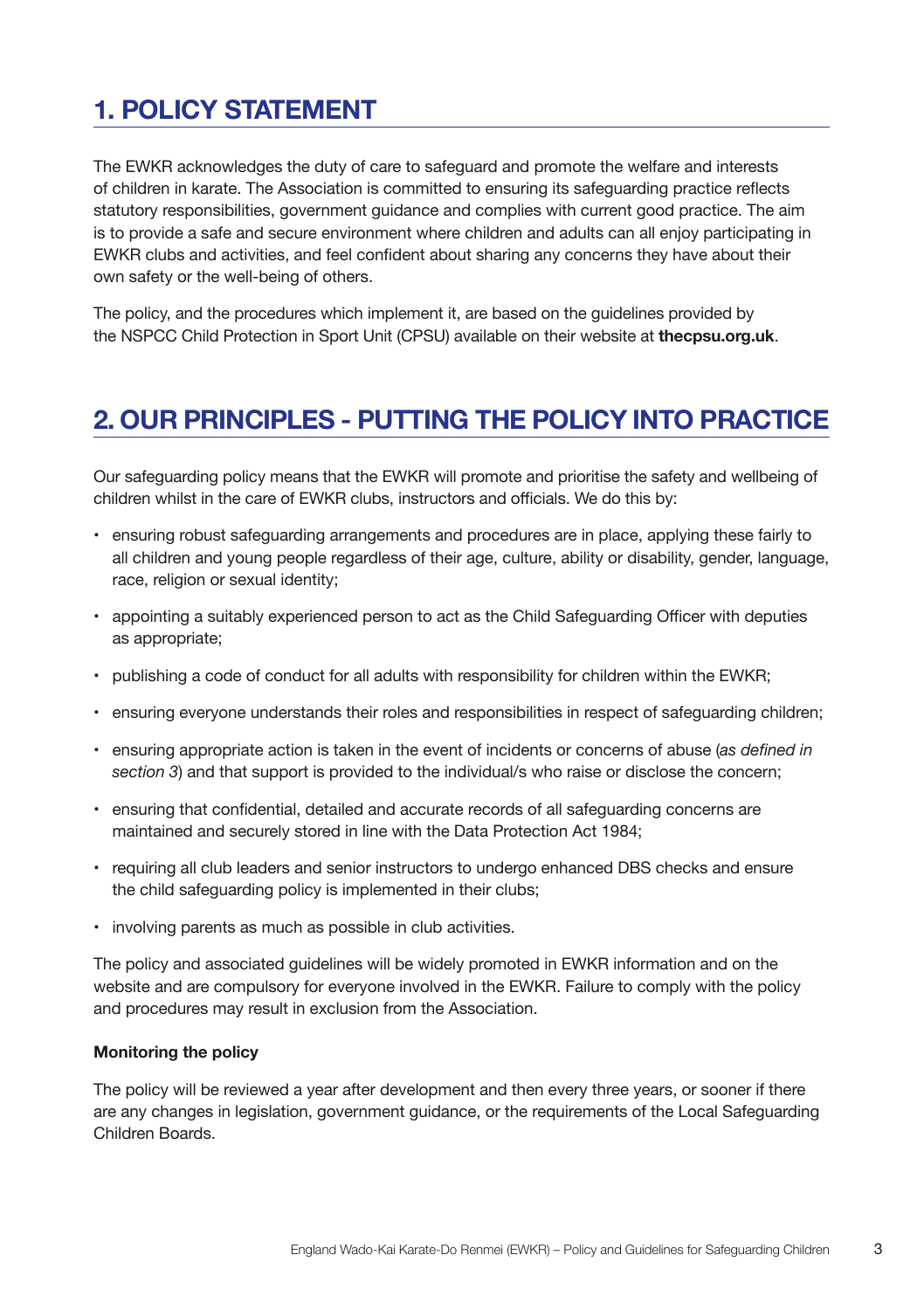# **3. RECOGNISING CHILD ABUSE**

The EWKR recognises that there is more than one form of child abuse to guard against. Physical, emotional, or sexual mistreatment or lack of care (neglect) that leads to injury or harm all count as abuse. Somebody may abuse or neglect a child either by directly causing harm or by failing to prevent harm.

- **Physical abuse** occurs when individuals, including other young people, deliberately physically hurt or injure children, or knowingly do not prevent such injuries occurring. It includes being hit, shaken or punched. Giving children harmful drugs or alcohol also counts as abuse. *[However, please note that karate is a martial art which involves routine learning of punches, kicks and defensive blocks. Though there may inevitably be some contact between participants and with instructors, this is always within a controlled training or competition environment and is completely different from intentional physical abuse].*
- **Sexual abuse** of children by adults (both male and female) or other young people includes encouraging or forcing a child to take part in sexual activity. Showing children pornographic material is also a form of sexual abuse.
- **Emotional abuse** includes being shouted at, threatened or taunted, subjected to ridicule, manipulation, or intimidation.
- **Neglect** occurs when a child's needs for food, warmth and care (both physical and emotional) are not met. Leaving children without proper supervision in a karate class would count as neglect if they were exposed to an unacceptable risk of injury, or were not given necessary medical treatment.

**Bullying** is another form of abuse. This is deliberate hurtful behaviour - either physical or verbal - against someone, usually repeated over a period of time. It includes hitting or threatening a child, calling them names or insulting them, making them do things they do not want to do, and deliberately humiliating or ignoring them.

It is important to be aware that these examples of abuse may not necessarily relate to the behaviour of an adult towards a child; the abuser can be another child. This is particularly the case with bullying and needs to be dealt with promptly and appropriately. Good supervision of children at all times should prevent this sort of behaviour occurring. Not intervening in cases of bullying counts as neglect.

Our duty of care also includes being alert to signs of abuse in other areas of children's lives. It is possible that a child may choose to confide in a trusted adult within a karate club if they are having problems elsewhere. The NSPCC website includes some very helpful information on signs of abuse, with guidance on what to do if there are concerns.

## **4. CODE OF CONDUCT FOR EWKR INSTRUCTORS, OFFICIALS AND VOLUNTEER HELPERS**

EWKR instructors and other responsible adults have great opportunities to be positive role models for children in karate and to help build young peoples' confidence both in the sport and in life generally. The EWKR Code of Conduct sets out some good practice guidelines to help achieve these goals. All club leaders must ensure that the Code is applied in all EWKR activities for which they are responsible.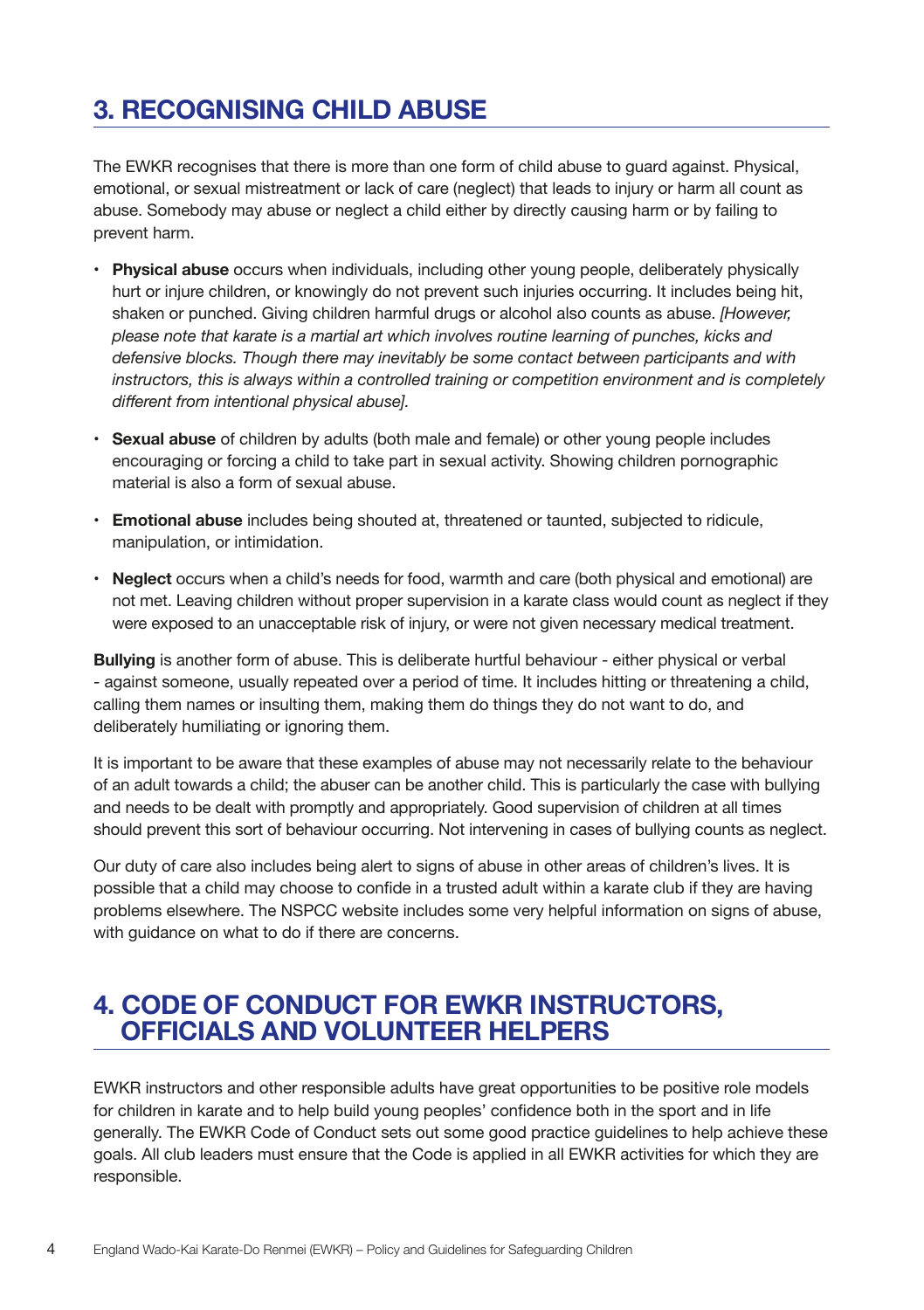## **Minimum requirements for instructors**

All club leaders and instructors have a responsibility to:

- obtain an **enhanced DBS certificate**, and update this at least every three years;
- read the EWKR child safeguarding policy and procedures and know how to implement these;
- familiarise themselves with the information on the NSPCC CPSU website: **thecpsu.org.uk**.

## **Ensuring a positive approach to karate activities.......**

EWKR Instructors and other adults with responsibility for children are expected to:

- Be positive and approachable; treat all children fairly and ensure they feel valued; give enthusiastic and constructive feedback rather than negative criticism.
- Ensure the safety of all children by providing effective supervision, proper pre-planning of training sessions, using safe methods at all times.
- Provide training suitable to the age and physical and emotional development of the child.
- Consider the wellbeing and safety of participants before the development of their karate performance.
- Establish and address the needs of any particularly vulnerable participants or those with a disability (including physical and learning disabilities).
- Check with parents whether there are any individual issues to be aware of, for instance if a child is particularly shy or has asthma.
- Check with parents at regular intervals whether their children enjoy their training and are satisfied with the progress they are making.
- Avoid taking on responsibility for tasks for which you are not appropriately trained.

## **Preventing problems arising......**

The following guidelines must be followed in all EWKR clubs. This will help to ensure a constructive training environment which guards against the occurrence of any form of abuse, or false allegations of abuse.

- Always work in an open environment with other adults (club members or parents) present.
- Develop an appropriate professional relationship with all karate participants, based on mutual trust and respect.
- Try to encourage parents to participate in and support club activities as much as possible.
- Never spend time alone with children (e.g. if there is only one child for a class and the parents do not plan to stay in the dojo) and never take children to your home. If parents do not turn up to collect a child then inform the club leader; try to contact the parent and wait with the child until their parent arrives.
- Do not drive children to karate events without the written permission of their parent/s.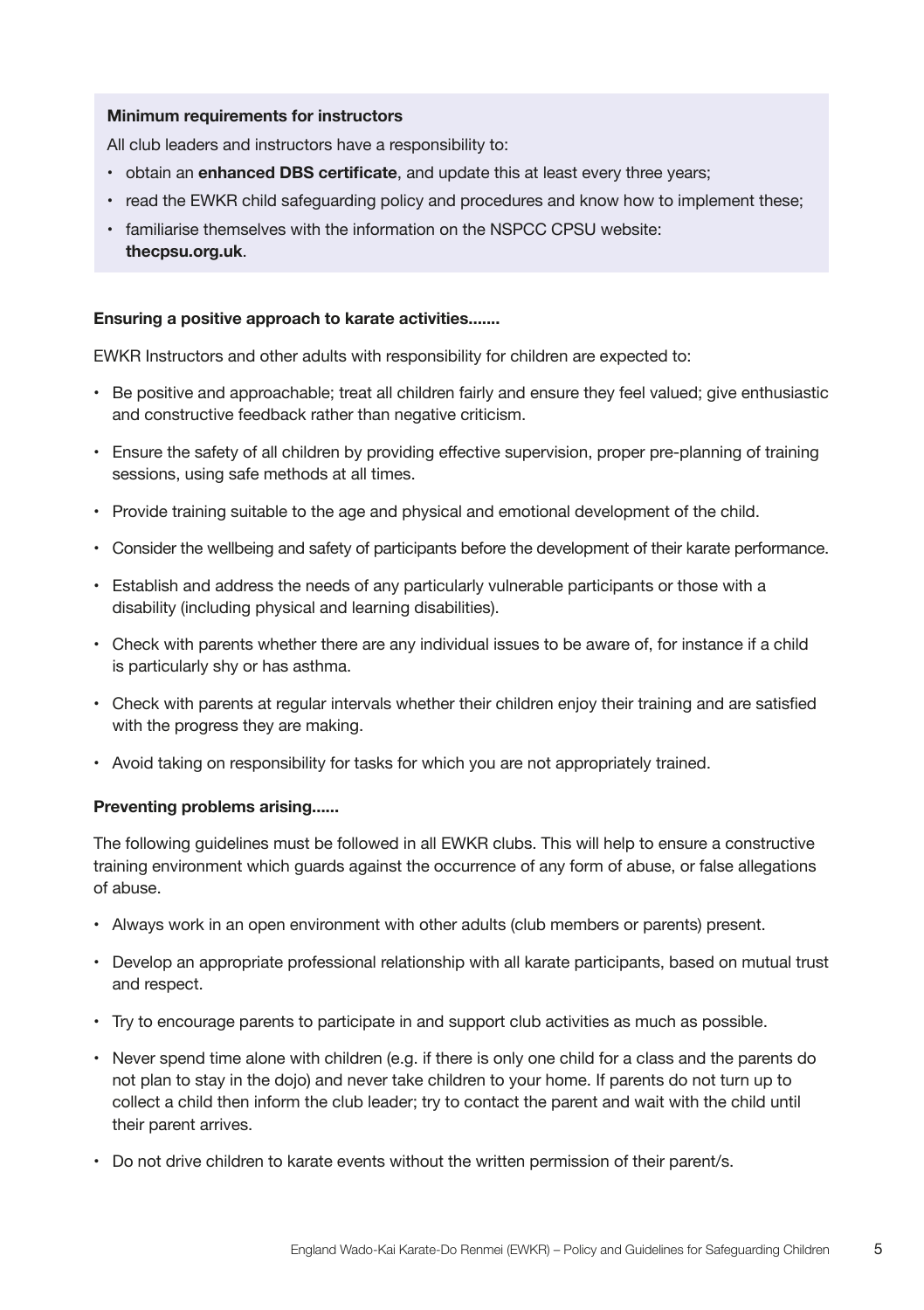- Explain the EWKR ten dojo rules to all karate students and make sure these are understood and that high standards are maintained.
- Make sure an instructor is always present in the dojo when any training activity is taking place.
- Do not allow any rough or dangerous play, bullying, or the use of bad language or inappropriate behaviour.
- Never use sanctions that could humiliate or harm children.
- Do not let any allegations of abuse of any kind or poor practice go unchallenged or unrecorded and report these immediately to the club's designated Child Safeguarding Officer.
- Always administer minor first aid in the presence of others and refer more serious incidents to the club's 'first aider'; have access to a telephone for immediate contact of emergency services if required.
- Maintain confidentiality about sensitive information.

## **5. CODE OF CONDUCT FOR PHOTOGRAPHY AND SOCIAL MEDIA**

The EWKR understands that parents like to photograph their children particularly at competitions, and the Association itself likes to record the achievements of its members. However, it also recognises that some people use sporting events to take inappropriate photos of children and the EWKR wants to prevent this happening during its activities. The EWKR will therefore only use known and trusted photographers (usually a parent or club member). It will always ask permission of parents to include their child, and explain what the photos will be used for (e.g. for a local newspaper, the EWKR website or promotional material). Similarly, parents are expected to ask the permission of club officials if they want to take photos themselves.

**Many parents do not want images of their children appearing on social media so images should** *never* **be uploaded by EWKR members or individual parents without the express permission of the parents of all the children involved.**

## **6. RESPONDING TO AND REPORTING CONCERNS**

It is not the responsibility of anyone working in the EWKR to decide whether or not child abuse has taken place - this is the role of the child protection agencies. However, the EWKR has a responsibility to act on any concerns by reporting them to the appropriate person or the appropriate authorities. Advice on reporting procedures and other aspects of EWKR policy and its implementation is provided by the Association's Lead Child Safeguarding Officer (CSO) and Deputy (DCSO). Both the CSO and DCSO are members of the Farnham and Aldershot, Camberley and Bagshot clubs. EWKR clubs elsewhere in the country should therefore appoint a local CSO for their own club to act as a local liaison person should any problems arise in their areas.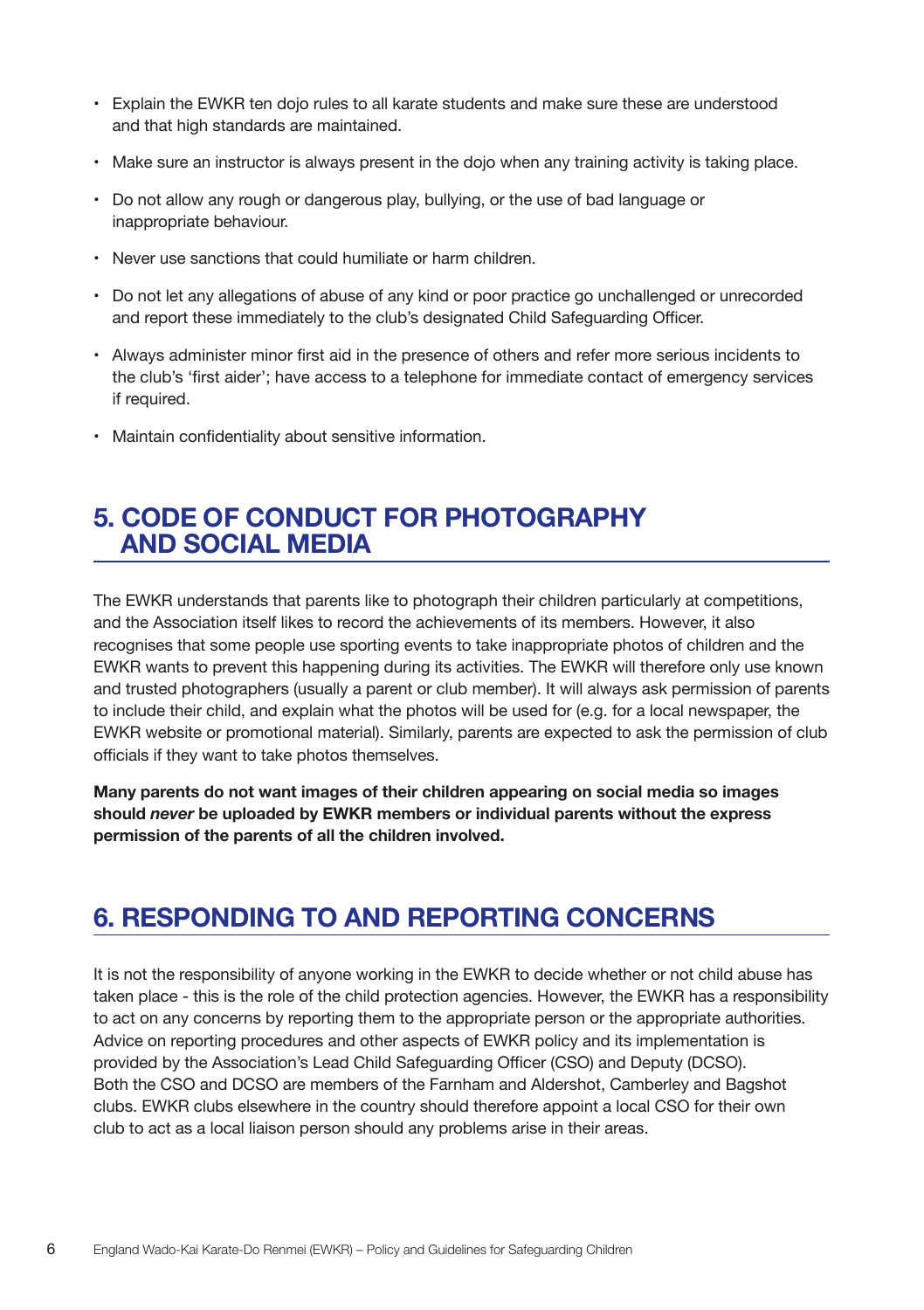**Any concerns about a child should be reported to the local club CSO who should immediately refer it to the lead safeguarding CSO or their deputy. In all cases, accurate records, with clear and factual information including dates and times, should be kept of:**

- the nature of the concern
- details of all individuals involved
- how it was initially responded to
- where and to whom it was reported
- how it was dealt with
- what the outcome was

There is extensive guidance on the NSPCC CPSU website on how to respond to and report concerns. This includes an incident reporting form and case management tool with helpful templates and flow charts which EWKR will adapt and follow should the need arise.

**Maintaining confidentiality for all concerned in any allegations of abuse is extremely important.**  Every effort must be made to ensure that information is tightly controlled and provided on a strictly 'need to know' basis.

## **7. CONTACTS AND SOURCES OF INFORMATION AND HELP**

#### **NSPCC Child Protection in Sport Unit (CPSU)**

Provides detailed guidance on all aspects of safeguarding children in sport:

## **thecpsu.org.uk**

0116 366 5590 (England and Wales) 028 9035 1135 (Northern Ireland)

## **NSPCC**

To report concerns and for advice and support; and for information on policy, practice, research and news on child protection:

## **nspcc.org.uk**

0808 800 5000 help@nspcc.org.uk

**The NSPCC also has a whistleblowing helpline** for those who do not feel able to raise concerns

internally with the EWKR. 0800 028 0285 8am-8pm Monday-Friday or email: help@nspcc.org.uk

...and to help recognise signs of abuse: **nspcc.org.uk/preventing-abuse/signs-symptoms-effects/**